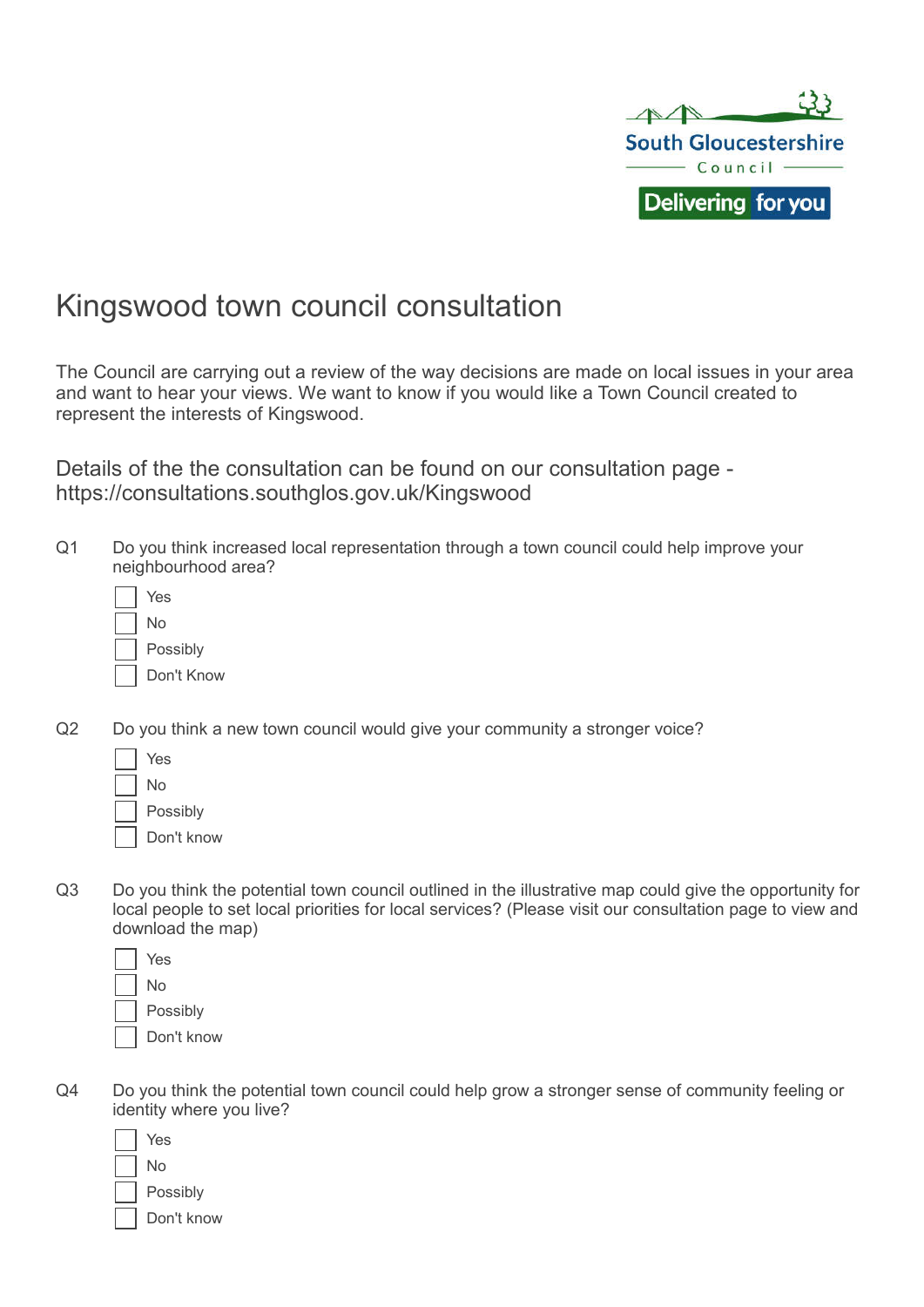Q5 As well as South Gloucestershire ward councillors, residents in the unparished areas may be represented by other forms of community governance arrangements. Do you know what these are in your local area?

| Yes      |
|----------|
| N٥       |
| Not sure |

Q6 What improvements to the opportunities for you to have your say, if any, would you like to make to the current governance arrangements in your area?

#### Q7 Which of the following options would you prefer?

- Create a new town council for Kingswood
- Join with a neighbouring parish area (**please state below**)
- No change, stay as we are now
- No preference
- Don't know

**If you selected, 'join with a neighbouring parish area', which parish do you suggest?**

Q8 Please use this space to make any other comments you would like to make.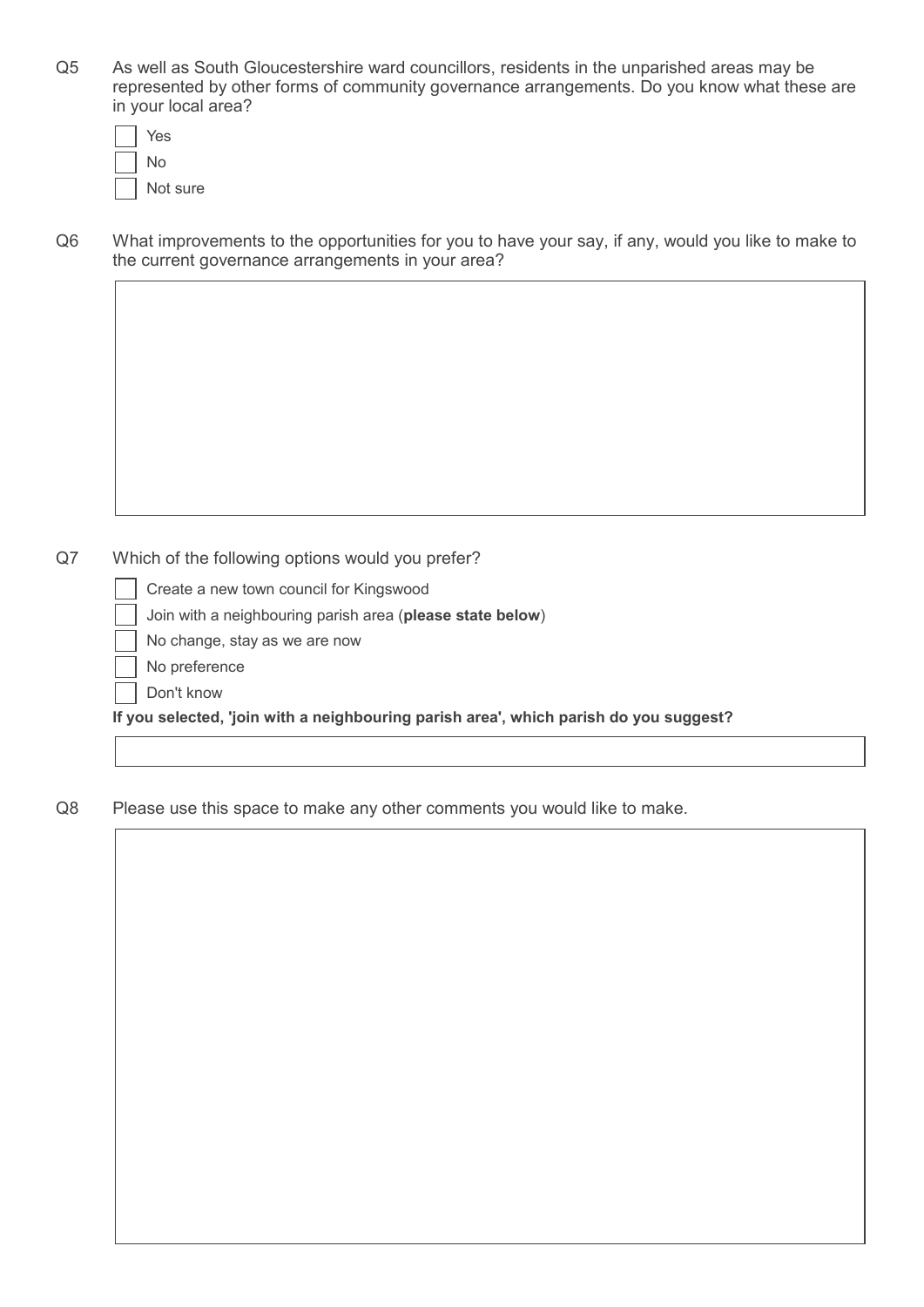| Q9  | Please tell us your full postcode: |                                      |  |  |
|-----|------------------------------------|--------------------------------------|--|--|
|     |                                    |                                      |  |  |
|     |                                    |                                      |  |  |
| Q10 | Are you responding as?             |                                      |  |  |
|     | A local resident                   | A local voluntary or community group |  |  |
|     | A town or parish council           | A local business                     |  |  |
|     | A South Gloucestershire Councillor | Other                                |  |  |
|     | If other, please state:            |                                      |  |  |
|     |                                    |                                      |  |  |

## About You

Please answer the following optional questions about yourself. Any personal information that you supply will be held by South Gloucestershire Council in accordance with the Data Protection Act 2018 and UK General Data Protection Regulations 2021. This information will only be used as part of this consultation and personal information will not be published or passed onto any other organisation. Our privacy notice, which explains how we will process your personal information, how long we will retain it and your rights as a data subject, is available at www.southglos.gov.uk/privacy.

| Q11 | Are you?<br>Male                                                                                                                                                                                                                                                                                                                                                                                                                                                                                                                                                                                                                                                                                                                                                                                                  | Female               | Other               | Prefer not to say |
|-----|-------------------------------------------------------------------------------------------------------------------------------------------------------------------------------------------------------------------------------------------------------------------------------------------------------------------------------------------------------------------------------------------------------------------------------------------------------------------------------------------------------------------------------------------------------------------------------------------------------------------------------------------------------------------------------------------------------------------------------------------------------------------------------------------------------------------|----------------------|---------------------|-------------------|
| Q12 | How old are you?<br>Under 18<br>18 to 24                                                                                                                                                                                                                                                                                                                                                                                                                                                                                                                                                                                                                                                                                                                                                                          | 25 to 44<br>45 to 64 | 65 to 74<br>Over 75 | Prefer not to say |
| Q13 | Do you consider yourself to be disabled? (please tick all that apply)<br><b>No</b><br>Prefer not to say<br>Yes - Physical impairment, such as difficulty using arms or mobility issues which may mean using a<br>wheelchair or crutches<br>Yes - Sensory impairment, such as being blind / having a serious visual impairment or being deaf / have<br>a serious hearing impairment<br>Yes - Mental health condition, such as depression, anxiety or schizophrenia<br>Yes - - Learning disability/difficulty (such as Down's Syndrome, dyslexia, dyspraxia) or cognitive<br>impairment (such as autistic spectrum disorder)<br>Yes - Long standing illness or health condition, such as cancer, HIV, diabetes, chronic heart disease or<br>epilepsy<br>Yes - Other (please state below)<br>If other, please state: |                      |                     |                   |